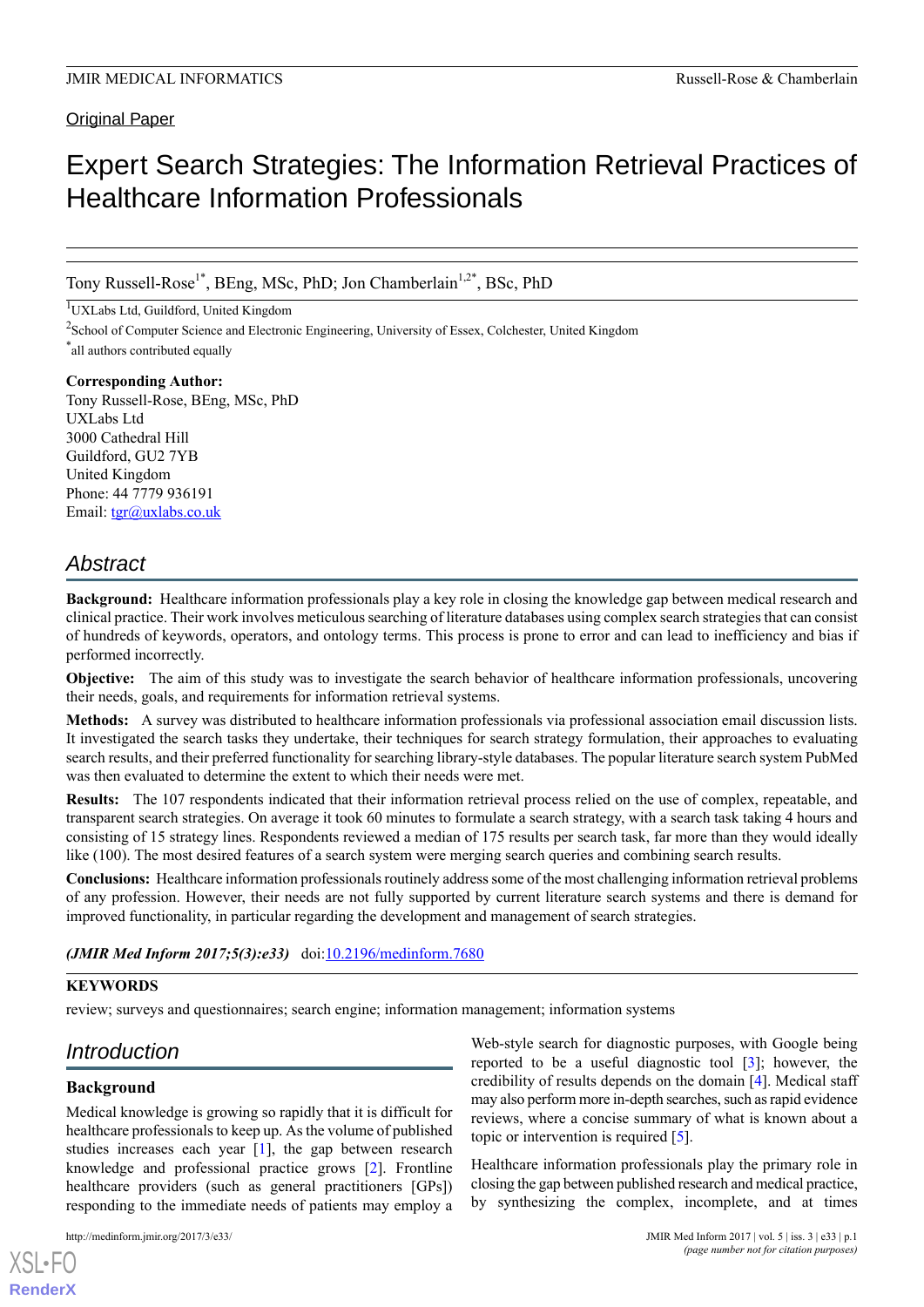conflicting findings of biomedical research into a form that can readily inform healthcare decision making [[6\]](#page-9-1). The systematic literature review process relies on the painstaking and meticulous searching of multiple databases using complex Boolean search strategies that often consist of hundreds of keywords, operators, and ontology terms [[7\]](#page-9-2) ([Textbox 1\)](#page-1-0).

<span id="page-1-0"></span>**Textbox 1.** An example of a multi-line search strategy.

| Attention Deficit Disorder with Hyperactivity/                                                                          |
|-------------------------------------------------------------------------------------------------------------------------|
| adhd                                                                                                                    |
| addh                                                                                                                    |
| adhs                                                                                                                    |
| hyperactiv\$                                                                                                            |
| hyperkin\$                                                                                                              |
| attention deficit\$                                                                                                     |
| brain dysfunction                                                                                                       |
| or $/1-8$                                                                                                               |
| Child/                                                                                                                  |
| Adolescent/                                                                                                             |
| child\$ or boy\$ or girl\$ or schoolchild\$ or adolescen\$ or teen\$ or "young person\$" or "young people\$" or youth\$ |
| $or/10-12$                                                                                                              |
| acupuncture therapy/or acupuncture, ear/or electroacupuncture/                                                          |
| accupunct\$                                                                                                             |
| $or/14-15$                                                                                                              |
| 9 and 13 and 16                                                                                                         |
|                                                                                                                         |

Performing a systematic review is a resource-intensive and time consuming undertaking, sometimes taking years to complete [[8\]](#page-9-3). It involves a lengthy content production process whose output relies heavily on the quality of the initial search strategy, particularly in ensuring that the scope is sufficiently exhaustive and that the review is not biased by easily accessible studies [[9\]](#page-9-4).

Numerous studies have been performed to investigate the healthcare information retrieval process and to better understand the challenges involved in strategy development, as it has been noted that online health resources are not created by healthcare professionals [\[10](#page-9-5)]. For example, Grant [\[11\]](#page-9-6) used a combination of a semi-structured questionnaire and interviews to study researchers' experiences of searching the literature, with particular reference to the use of optimal search strategies. Sampson et al [\[12](#page-9-7)] used a combination of a Web-based survey and peer review forums to investigate what elements of the search process have the most impact on the overall quality of the resulting evidence base. Similarly, Gillies et al [\[13](#page-9-8)] used an online survey to investigate the review, with a view to identifying problems and barriers for authors of Cochrane reviews. Ciapponi and Glujovsky [\[14](#page-9-9)] also used an online survey to study the early stages of systematic review.

No single database can cover all the medical literature required for a systematic review, although some are considered to be a core element of any healthcare search strategy, such as MEDLINE [\[15](#page-9-10)], Embase [\[16](#page-9-11)], and the Cochrane Library [[17\]](#page-9-12). Consequently, healthcare information professionals may consult

[XSL](http://www.w3.org/Style/XSL)•FO **[RenderX](http://www.renderx.com/)**

these sources along with a number of other, more specialized databases to fit the precise scope area [\[18](#page-9-13)].

A survey [[1\]](#page-8-0) of online tools for searching literature databases using PubMed [\[19](#page-9-14)], the online literature search service primarily for MEDLINE, showed that most tools were developed for managing search results (such as ranking, clustering into topics and enriching with semantics). Very few tools improved on the standard PubMed search interface or offered advanced Boolean string editing methods in order to support complex literature searching.

#### **Objective**

To improve the accuracy and efficiency of the literature search process, it is essential that information retrieval applications (in this case, databases of medical literature and the interfaces through which they are accessed) are designed to support the tasks, needs, and expectations of their users. To do so they should consider the layers of context that influence the search task [[20\]](#page-9-15) and how this affects the various phases in the search process [[21\]](#page-9-16). This study was designed to fill gaps in this knowledge by investigating the information retrieval practices of healthcare information professionals and contrasting their requirements to the level of support offered by a widely used literature search tool (PubMed).

The specific research questions addressed by this study were (1) how long do search tasks take when performed by healthcare information professionals? (2) How do they formulate search strategies and what kind of search functionality do they use? (3) How are search results evaluated? (4) What functionality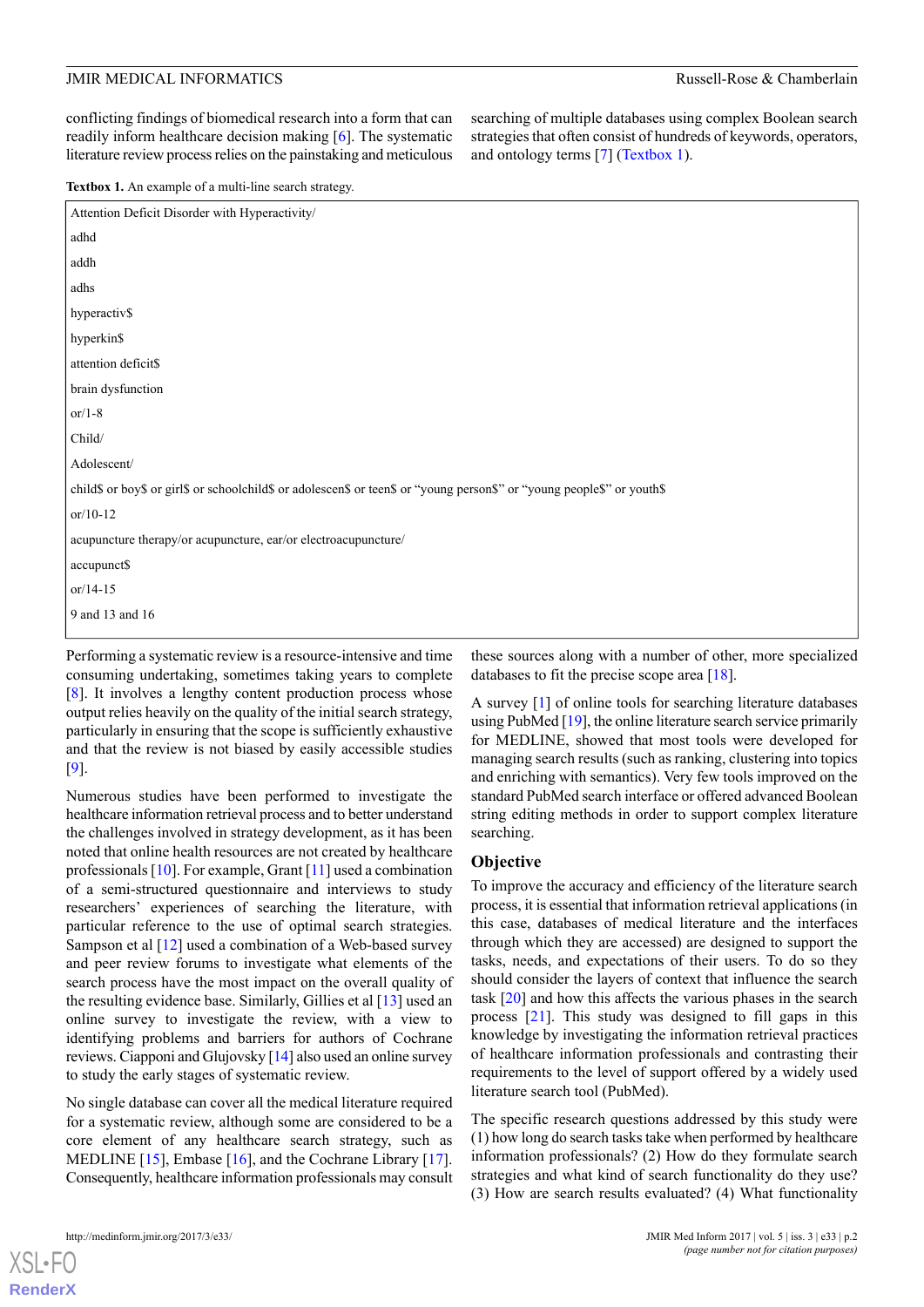do they value in a literature search system? (5) To what extent are their requirements and aspirations met by the PubMed literature search system?

In answering these research questions we hope to provide direct comparisons within other professions (eg, in terms of the structure, complexity, and duration of their search tasks).

### *Methods*

#### **Online Survey**

The survey instrument consisted of an online questionnaire of 58 questions divided into 5 sections. It was designed to align with the structure and content of Joho et al's [[22\]](#page-9-17) survey of patent searchers and wherever possible also with Geschwandtner et al's [\[23](#page-9-18)] survey of medical professionals to facilitate comparisons with other professions. The following were the 5 sections: (1) Demographics, the background and professional experience of the respondents; (2) Search tasks, the tasks that respondents perform when searching literature databases; (3) Query formulation, the techniques respondents used to formulate search strategies; (4) Evaluating search results, how respondents evaluate the results of their search tasks; and (5) Ideal functionality for searching databases, any other features that respondents value when searching literature databases.

The survey was designed to be completed in approximately 15 minutes and was pre-tested for face validity by 2 health sciences librarians.

Survey respondents were recruited by sending an email invitation with a link to the survey to 5 healthcare professional association mailing lists that deal with systematic reviews and medical librarianship: Lis-Medical [\[24](#page-9-19)], clinical librarians [[25\]](#page-9-20), evidence-based health [[26\]](#page-9-21), expert searching [\[27](#page-9-22)], and the Cochrane Information Retrieval Methods Group (IRMG) [[28\]](#page-9-23). It was also sent directly to the members of the Chartered Institute of Library and Information Professionals (CILIP) Healthcare Libraries special interest group [[29\]](#page-9-24). The recruitment message and start page of the survey described the eligibility criteria for survey participants, expected time to complete the survey, its purpose, and funding source.

The survey ([Multimedia Appendix 1\)](#page-8-4) was conducted using SurveyMonkey, a Web-based software application [[30\]](#page-9-25). Data were collected from July to September 2015. A total of 218 responses were received, of which 107 (49.1%, 107/218) were complete (meaning all pages of the survey had been viewed and all compulsory questions responded to). Only complete surveys were examined. Since the number of unique individuals reached by the mailing list announcements is unknown, the participation rate cannot be determined.

Responses to numeric questions were not constrained to integers as a pilot survey had shown that respondents preferred to put in approximate and/or expressive values. Text responses corresponding to numerical questions (questions 14 to 22 and 32 to 38; 16 in total) were normalized as follows: (1) when the respondent specified a range (eg, 10 to 20 hours), the midpoint was entered (eg, 15 hours); (2) when the respondent indicated a minimum (eg, 10 years and greater), the minimum was entered (eg, 10 years); and (3) when the respondent entered an approximate number (eg, about 20), that number was entered (eg, 20).

After normalizing, 8.29% (142/1712) responses contained no numerical data and 21.61% (370/1712) responses were normalized.

#### **Evaluation of PubMed**

An evaluation of the PubMed search system was performed using online documentation [\[31](#page-9-26)], best practice advice [\[32](#page-9-27)], and direct testing of the interface using Boolean commands. In addition to the search portal, users can register to My NCBI which provides additional functionality for saving search queries, managing results sets, and customizing filters so this was included in the comparison. The mobile version of PubMed, PubMed Mobile [[33\]](#page-10-0), does not offer extended functionality so it was not considered in the evaluation. Although beyond the scope of this study, information seeking by healthcare practitioners on hand-held devices has been shown to save time and improve the early learning of new developments [\[34](#page-10-1)].

### *Results*

#### **Demographics**

Of the respondents, 89.3% (92/103) were female. Their ages were distributed bi-modally, with peaks at 39 to 45 and 53 to 59, with a conflated average age of 46.0 (SD 10.9, N=104) ([Figure 1\)](#page-3-0).

The mean time for respondents' experience in their profession was 16.6 years (SD 10.0), greater than their 12.0 (SD 9.0) years of experience in the review of scientific literature (N=107, *P*<.01, paired *t* test). Most respondents worked full time (78.5%, 84/107) and the commissioning agents for their searches were predominantly internal (ie, within the same organization [72.9%, 78/107]).

The majority of respondents were either based in the UK (51.4%, 55/107), in the US (27.1%, 29/107), or in Canada (7.5%, 8/107). The remaining respondents were from Australia (2.8%, 3/107), Netherlands, Norway, and Germany (1.9% each, 2/107), and Denmark, Singapore, Uruguay, South Africa, Belgium, and Ireland (0.9% each, 1/107). All (100.0%, 107/107) respondents stated that the language they used most frequently for searching was English; however, 6.5% (7/107) stated that they did not use English most frequently for communication in their workplace.

The majority of respondents (81.3%, 87/107) worked in organizations that provide systematic reviews. These organizations also provided other services including reference management (72.0%, 77/107), rapid evidence reviews (63.6%, 68/107), background reviews (60.7%, 65/107), and critical appraisals (52.3%, 56/107).

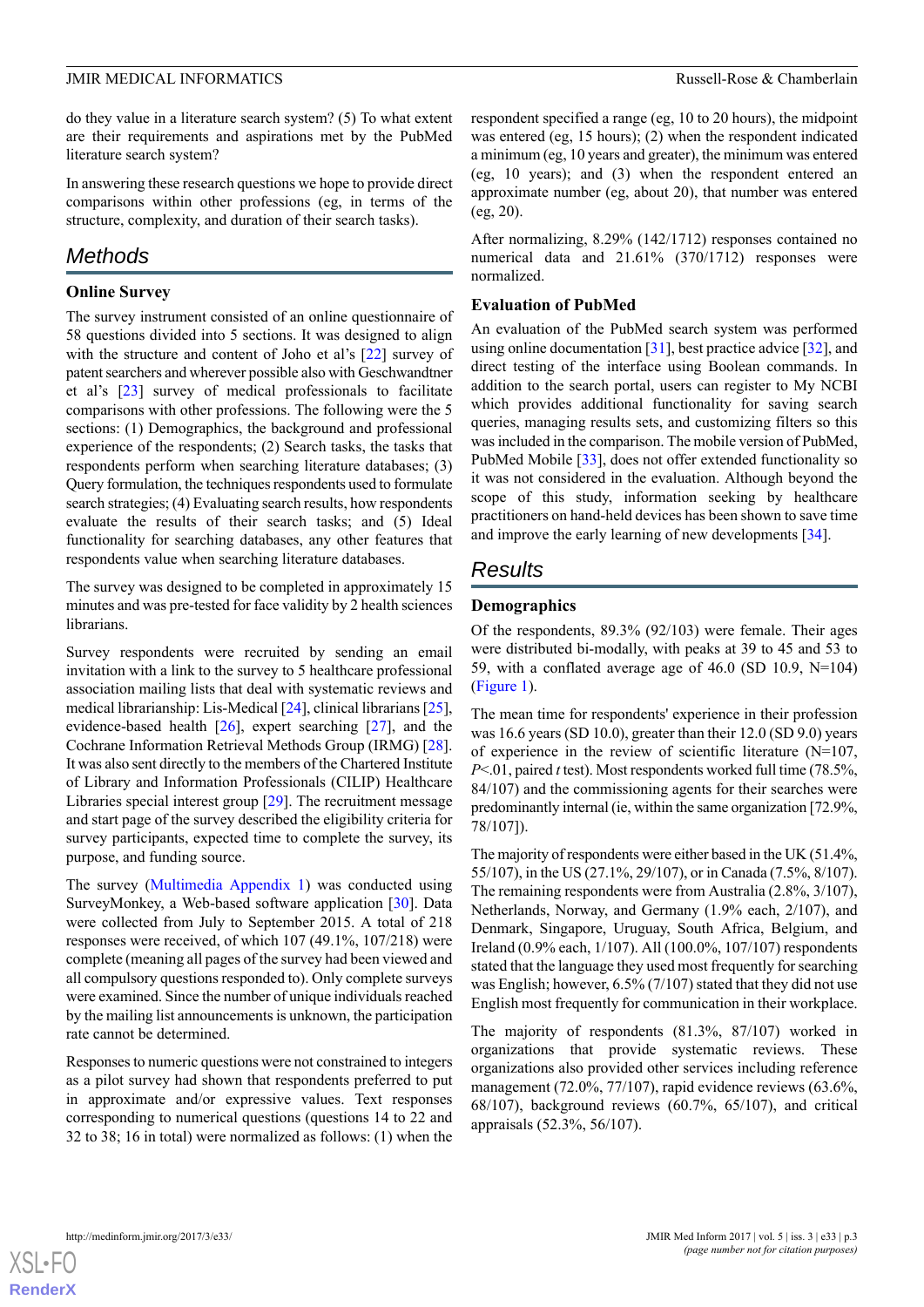<span id="page-3-0"></span>**Figure 1.** Age of respondents.



#### **Search Tasks**

We considered a search task in this context to be the creation of one or more strategy lines to search a specific collection of documents or database, with task completion resulting in a set of search results that will be subject to further analysis. The output of this process is the search strategy, which is often published as part of the search documentation. This rationalization is in line with a healthcare information professionals' understanding but the complexity of search tasks in this domain is discussed in more detail later.

<span id="page-3-1"></span>The time spent formulating search strategies, the amount of time respondents spend completing search tasks, and the number of strategy lines they use is shown in [Table 1.](#page-3-1) Respondents were asked to estimate a minimum, average, and maximum for each of these measures, and the values reported here are the medians of each with the interquartile range (IQR) shown in brackets (in the form Q1 to Q3). The final row shows the minimum,

average, and maximum answers to the question: "What would you consider to be the ideal number of results returned for a typical search task?" On average, it takes 60 minutes to formulate a search strategy for a document collection, with the search task taking 4 hours to complete, and the final strategy consisting of 15 lines.

The data sources most frequently searched were MEDLINE (96.3%, 103/107), the Cochrane Library (87.9%, 94/107), and Embase (80.4%, 86/107) ([Figure 2](#page-4-0)).

The majority of respondents (86.9%, 93/107) used previous search strategies or templates at least sometimes, suggesting that the value embodied in them is recognized and should be re-used wherever possible. In addition, most respondents (89.7%, 96/107) routinely share their search strategies in some form, either with colleagues in their workgroup, more broadly within their organization, or in some other capacity (eg, with clients or as part of a published review).

**Table 1.** Effort to complete search tasks and evaluate results.

| Task                                                          | Minimum $(IQRa)$ | Average (IQR)  | Maximum (IQR)  |
|---------------------------------------------------------------|------------------|----------------|----------------|
| Search time per document collection/database, minutes         | $20(10-30)$      | $60(27.5-150)$ | 228 (86-480)   |
| Search task completion time, hours                            | $1(0.5-2)$       | $4(2-6.5)$     | 14 (7-30)      |
| Strategy lines per search task, n                             | $5(2.8-10)$      | $15(9.1-30)$   | 59 (30-105)    |
| Results examined from a search task, n                        | $10(5-32)$       | $175(75-500)$  | 850 (400-5250) |
| Time to assess relevance of a single result/document, minutes | $(0.5-2)$        | $3(1-5)$       | $10(5-25)$     |
| Ideal number of search results per search task, n             |                  | 100            | 10,000         |

<sup>a</sup>IQR: interquartile range.

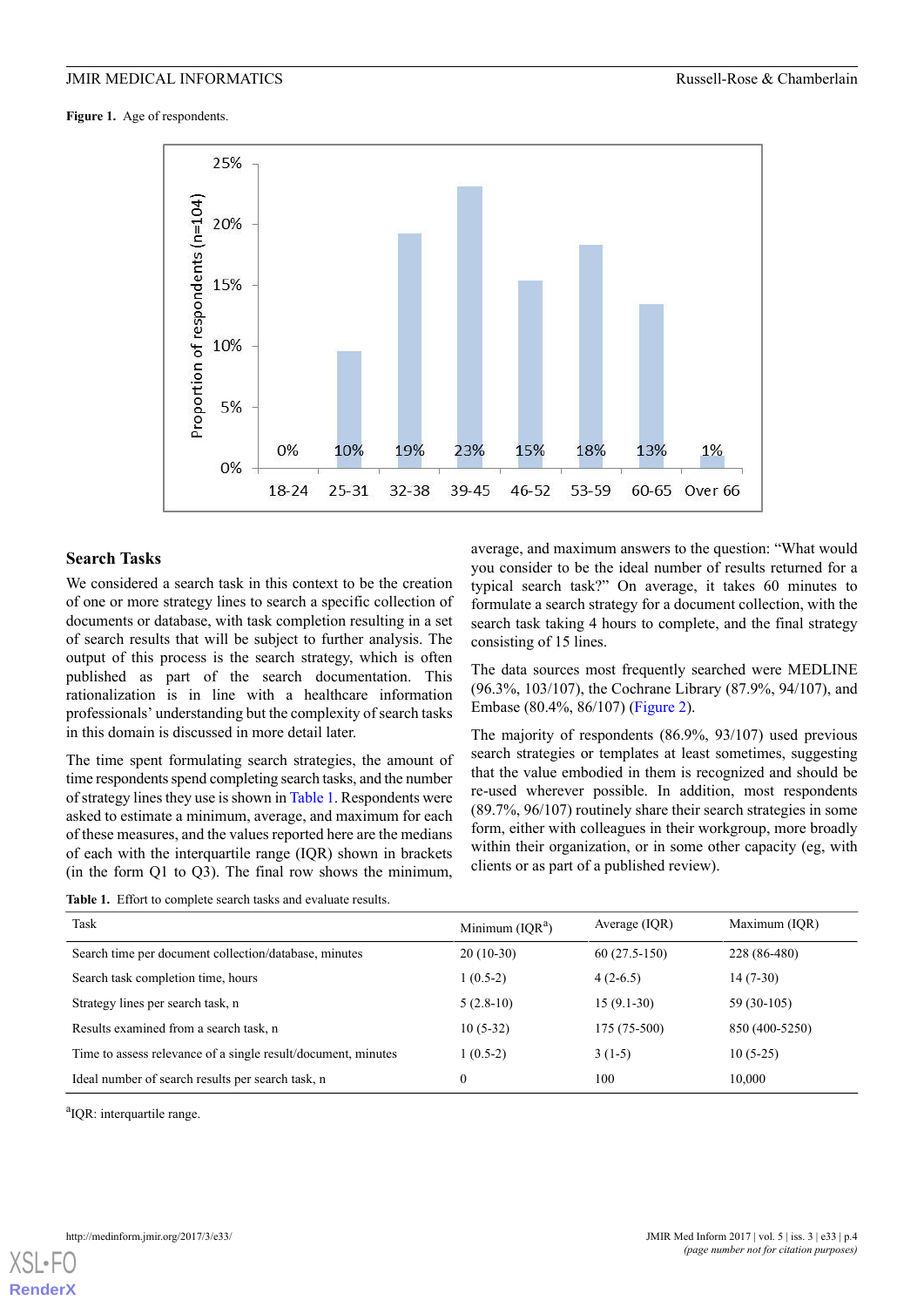<span id="page-4-0"></span>Figure 2. Data sources most frequently searched.



#### **Query Formulation**

<span id="page-4-1"></span>We examined the mechanics of the query formulation process by asking respondents to indicate a level of agreement to statements using a 5-point Likert scale ranging from 1 (strong disagreement) to 5 (strong agreement). The results are shown in [Figure 3](#page-4-1).

When asked which taxonomies are regularly used, 74.8% (80/107) of respondents indicated they used MeSH, 45.8% (49/107) Emtree, and 18.9% (20/107) CINAHL headings.

When asked which combination of techniques they used to create their search strategies, 44.9% (48/107) stated they used a form-based query builder, 41.1% (44/107) did so manually on paper, and 40.2% (43/107) used a text editor. Only 9.3% (10/107) used some form of visual query builder.



**Figure 3.** Importance of query formulation functionality.

### **Evaluating Search Results**

Respondents indicated that the ideal number of results returned for a search task would be 100 documents, yet in practice they

```
http://medinform.jmir.org/2017/3/e33/ JMIR Med Inform 2017 | vol. 5 | iss. 3 | e33 | p.5
```
[XSL](http://www.w3.org/Style/XSL)•FO **[RenderX](http://www.renderx.com/)**

evaluate more than this (a median of 175 documents; [Table 1\)](#page-3-1). The ideal number of results and the actual number of results evaluated are strongly correlated (N=66, ρ=.661 [Spearman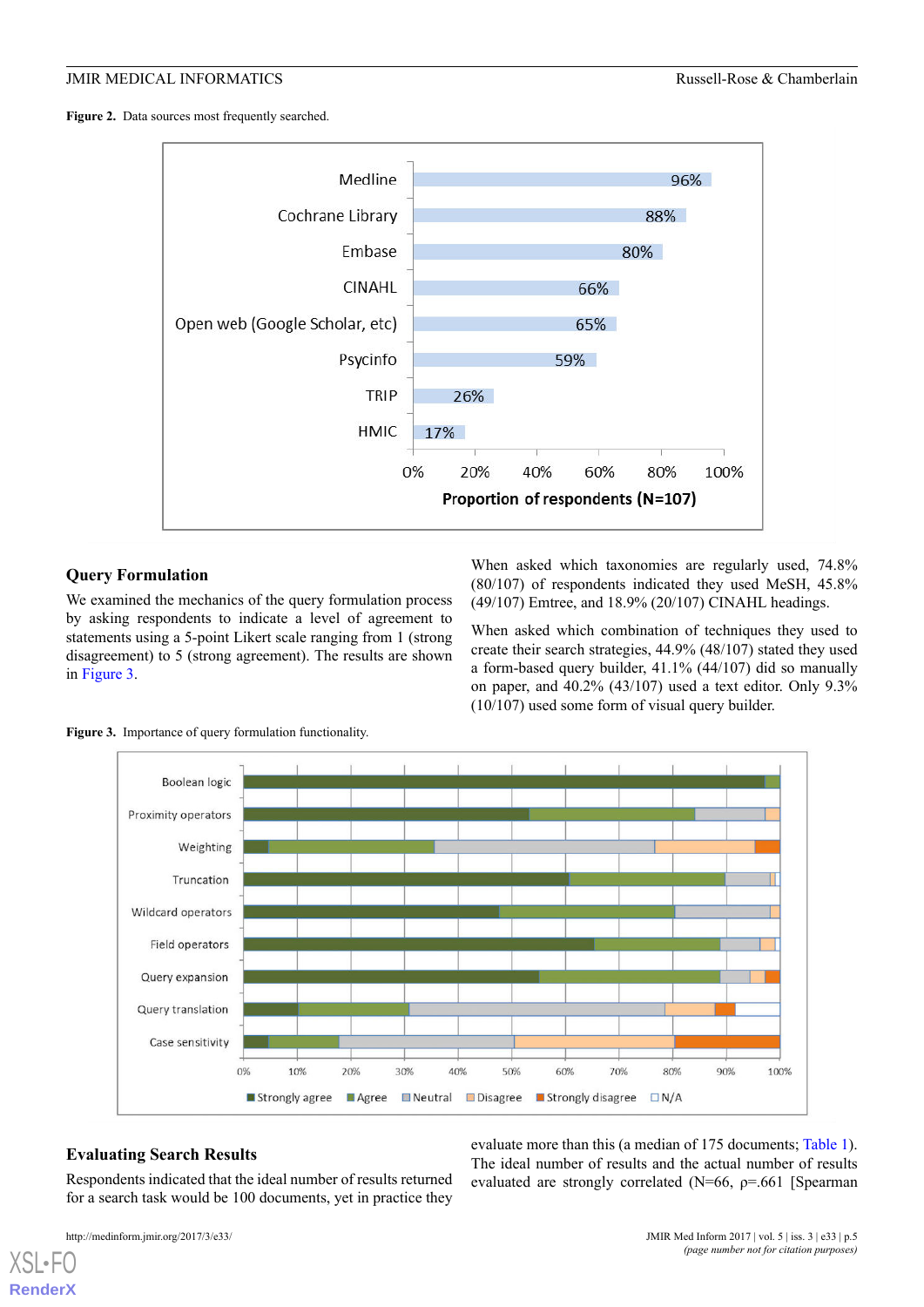rank correlation]). The average time to assess relevance of a single document was 3 minutes.

Respondents were asked to indicate on a 5-point Likert scale how frequently they use search limits and restriction criteria to narrow down results. The results are shown in [Figure 4.](#page-5-0)

We also examined respondents' strategies for examining the search results. The most popular approaches were to "start with

<span id="page-5-0"></span>

the result that looked most relevant" (54.2%, 58/107) or simply "select the first result" (23.4%, 25/107). No respondent suggested selecting the "most trustworthy source".

Respondents were asked what types of activities [[35\]](#page-10-2) they typically engaged in whilst completing their search task ([Figure](#page-5-1) [5\)](#page-5-1). "Locating, verifying, and evaluating results" were the most common activities (see [Multimedia Appendix 1](#page-8-4) for the full description of each activity, as provided to the respondents).



<span id="page-5-1"></span>Figure 5. Activities that respondents engage in when completing a search task.



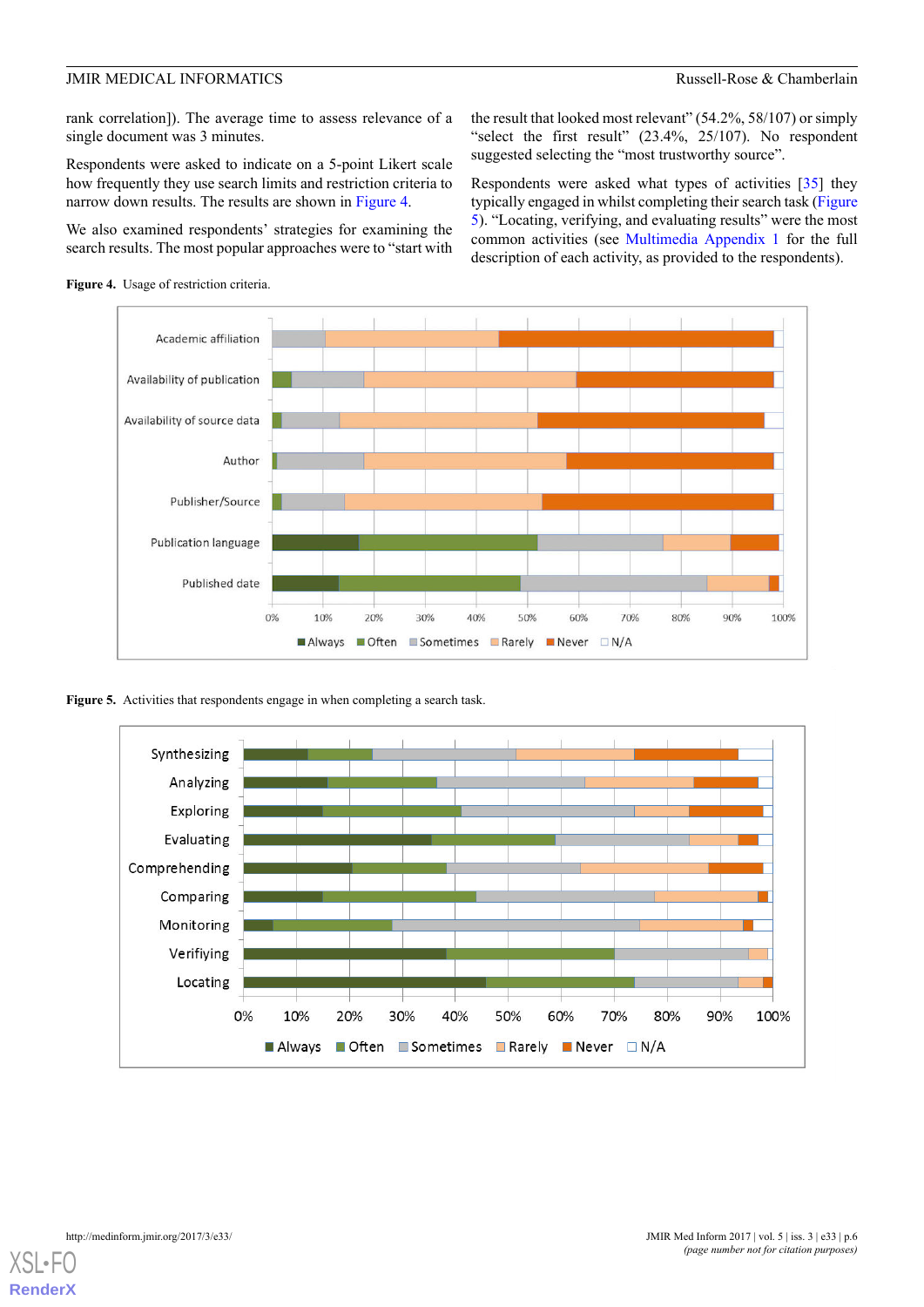<span id="page-6-0"></span>**Figure 6.** Ideal features of a literature search system.



#### **Ideal Functionality for Searching Databases**

We also examined other features related to search management, organization, and history that respondents value when performing search tasks. Respondents were asked to indicate a level of agreement to a statement using a 5-point Likert scale ranging from 1 (strong disagreement) to 5 (strong agreement). The results are shown in [Figure 6](#page-6-0).

### *Discussion*

Here, the implications of the results with verbatim responses to the question "How could the process of creating and managing search strategies be improved for you?" are discussed and the findings are contextualized in relation to the PubMed literature search system.

#### **Search Tasks**

The respondents showed they invest considerable amounts of time performing search tasks and writing search strategies. The time to search a document collection (60 minutes) indicated that their search strategies were more complex to create than most literature search queries, given that 90% of individual queries on PubMed take less than 5 minutes [\[36](#page-10-3)]. It is also longer than diagnostic Web searches typical of front-line healthcare professionals (only 14% of medical practitioners reported spending more than 40 minutes on this search task) [\[23](#page-9-18)].

This search effort is often recycled and routinely shared indicating a need for facilities to manage and share strategies such as: "…being able to download, share, remix, transfer and translate search strategies". PubMed does not offer the ability to share search queries, only the results in the form of citation Collections.

#### **Query Formulation**

The results in [Figure 3](#page-4-1) suggest 2 observations regarding how healthcare information professionals formulate queries. Firstly, the scores suggest a willingness to adopt a wide range of search

[XSL](http://www.w3.org/Style/XSL)•FO **[RenderX](http://www.renderx.com/)**

functionality to complete search tasks. This represents a marked contrast to the behavior of typical Web searchers who rarely, if ever, use any advanced search functionality [[37\]](#page-10-4). Secondly, the use of Boolean logic was shown to be the most important feature, closely followed by the use of synonyms and related terms. A number of other syntactic features, notably proximity operators, truncation, and wildcarding, all scored highly, reflecting the need for fine control over search strategies. Field operators were also judged to be important, reflecting the structured nature of the document collections that are searched. Query expansion (ie, terms are expanded to include synonyms) scored highly, underlining the key role that controlled vocabularies such as MeSH play in forming effective search strategies (75% of respondents were familiar with using MeSH headings) and a requirement for, ideally, with "one universal thesaurus of medical terminology for all databases".

PubMed offers most of the query formulation functionality described in [Figure 3,](#page-4-1) either through explicit Boolean queries or through related functionality. Simple keyword queries are converted into Boolean queries by using the AND operator, attempting to automatically align the keywords with MeSH terms (called Automatic Term Mapping) and expanding the query to match all search phrases. Boolean operators OR and NOT are also accepted. Users can search specific fields by using square brackets after the search term (such as for searching within abstract, author, title, etc). Spelling correction and phrase completion are offered as the user types into the textbox. Wildcard and truncation is partially supported by allowing right-truncation only (ie, child\*) would return results for children and childhood. Proximity operators are not supported; however, PubMed offers a list of related articles derived from a word-weighted algorithm [\[38](#page-10-5)]. Search queries can also be made in multiple languages (although the only non-English data in PubMed is currently limited to the "transliterated title" field). The only functionality PubMed does not appear to offer is weighting search terms and case sensitivity, both of which were rated as the least important functionality by respondents of the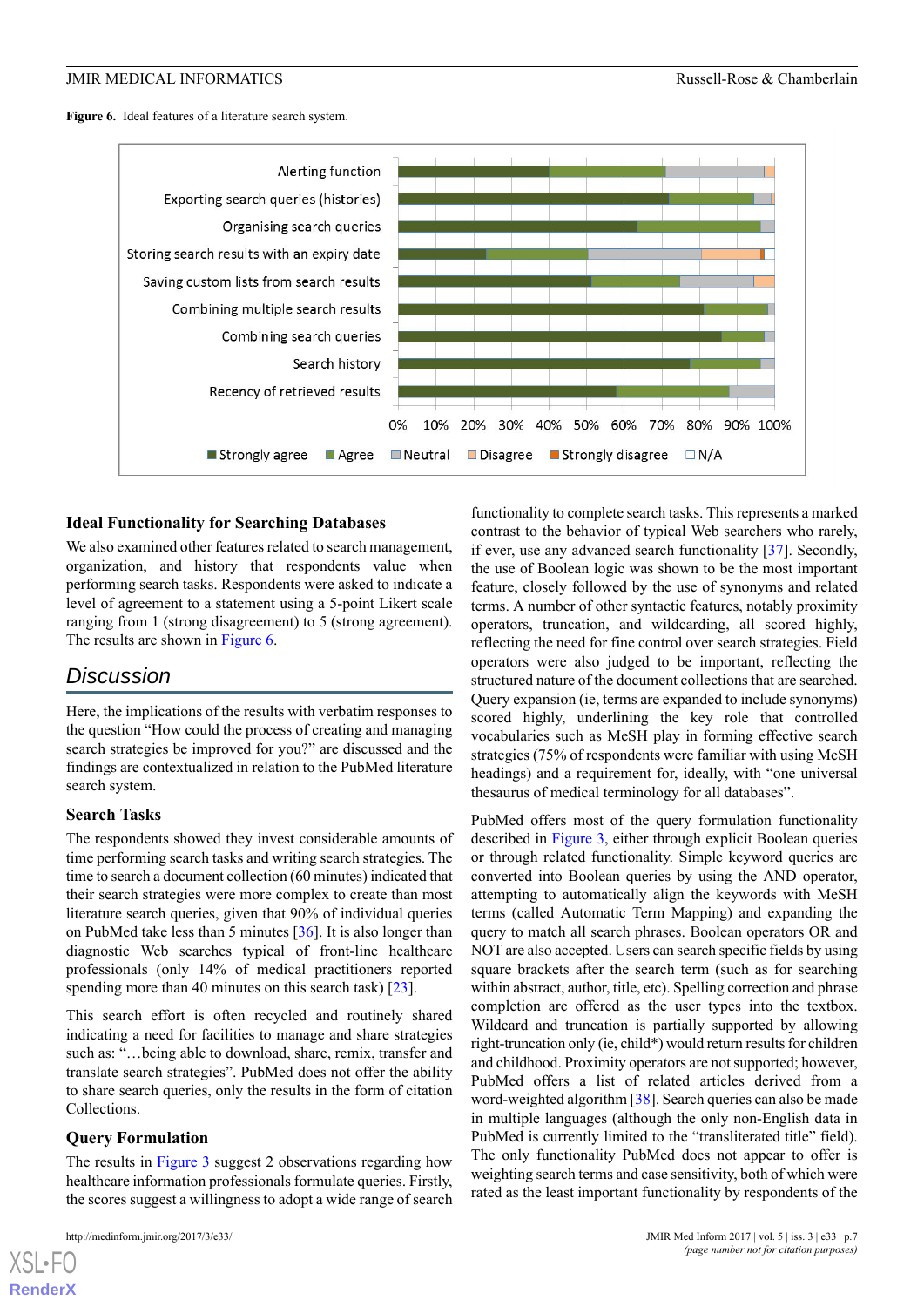survey. This highlights the difference between comprehensive searches for literature as required for a review compared to more general Web searches where relevance ranking with semi-automatic methods would be considered more important.

A previous study has shown that as many as 90% of published strategies contained an error [\[39\]](#page-10-6) and that reporting of strategies is commonly not in line with best practice [[40\]](#page-10-7). A number of respondents suggested that healthcare information professionals need advanced query formulation support to help them with search tasks ([Textbox 2\)](#page-7-0).

<span id="page-7-0"></span>**Textbox 2.** Examples of search functionality that require advanced query formulation support.

Search functionality

- Syntax checking: "...automate checking of parentheses, operators and field codes..."
- Truncation: "Wildcards at beginning of words; wildcard within a word (to replace a single or multiple letters eg, \$sthetic or wom\$n"
- Misspellings: "...account for misspellings..." and "UK/American spelling..."
- Proximity: "…interpreting proximity within sentence rather than crossing punctuation limits."
- Term frequency and location: "... terms in the first and/or last sentence of the abstract only"
- Negation: "…a negation that doesn't exclude articles where the negated concept is preceded by a negation. ex: NOT "palliative care" will exclude abstracts with sentences like this 'in this study we didn't take in account palliative care'"

PubMed allows users to build queries in stages using an HTML form to capture the query, then listing previous queries below in order for the user to make composite strategies of increasing complexity. Given that the average number of strategy lines required for a search task here was 15, this method of query construction can get increasingly complex and difficult for the user to understand and manipulate. Only 5.7% (10/176) of survey respondents reported using a visual query builder, an indication that there is very little support for healthcare information professionals in the intuitive construction of complex search queries. They also indicated a desire for advanced editing functionality, in particular: "

*move search lines up and down the history…*

*being able to add tags or descriptions to search strategies, ability to sort by name, topic or date...*

*take notes about why you added terms, syntax, etc.*

It is clear that respondents commonly work across multiple platforms, in particular MEDLINE, Cochrane, and Embase, and this is in line with findings from previous research [[41\]](#page-10-8). There is therefore a need for standardization and consistency between suppliers: "A service that could map search strategy between databases would save a lot of time".

#### **Evaluating Search Results**

The figure of 100 average (median) ideal search results masks the non-parametric nature of the data; the number of search results obtained may vary considerably depending on the topic and body of literature available in that domain [\[41](#page-10-8)]. Healthcare information professionals may adjust their expectations of sensitivity (or recall) in relation to their searches, depending on the need for coverage and inclusiveness. Clearly the ideal response from a search is more nuanced than a single figure can convey; however, respondents indicated that they find more results from their searches than they would ideally like to evaluate. This may be the result of an abundance of published research or that the search parameters are not restrictive enough to return an appropriate number of results.

The time to assess each result (3 minutes) seems short when considering the length of some of the documents that will be analyzed. However, the search task is the first stage of a much longer process in which the retrieved documents are exposed to further phases of evaluation ([Figure 5\)](#page-5-1). In this context, the time to assess relevance may reflect the dynamics of the initial sift, which is a much smaller fraction of the overall attention given to a document.

Publication date was considered to be the most important results filtering criteria, followed by publication language ([Figure 4\)](#page-5-0); however, other criteria were not considered important in the restriction of results. Certain respondents mentioned other criteria they use including publication type, study scope (eg, human only), study design, age range, and gender. All filtering and restriction criteria mentioned here can be used to narrow down results in PubMed.

The fact that no respondent valued sorting by most trustworthy source contrasts sharply with the strategies used in another study of the healthcare profession [\[23](#page-9-18)]. This most likely reflects the difference between the largely curated (and to some extent implicitly trusted) databases referred to in our study (MEDLINE, Embase, and the Cochrane Library) and the relatively uncontrolled Web resources used in Geschwandtner's study.

#### **Ideal Functionality**

Respondents scored all options of ideal functionality highly, indicating a general desire for advanced search functionality. Combining search queries and combining search results were rated as the most important, reflecting the current paradigm for building search queries (ie, the line-by-line strategy building approach offered by most databases including PubMed). The participants rated the ability to export search queries (histories) highly, reflecting their need to publish completed search strategies as part of their professional practice.

All of the functionality that is described in [Figure 6](#page-6-0) as being desired by healthcare information professionals is available through PubMed, either directly or by registering as a free user of My NCBI. It is therefore surprising that the verbatim



**[RenderX](http://www.renderx.com/)**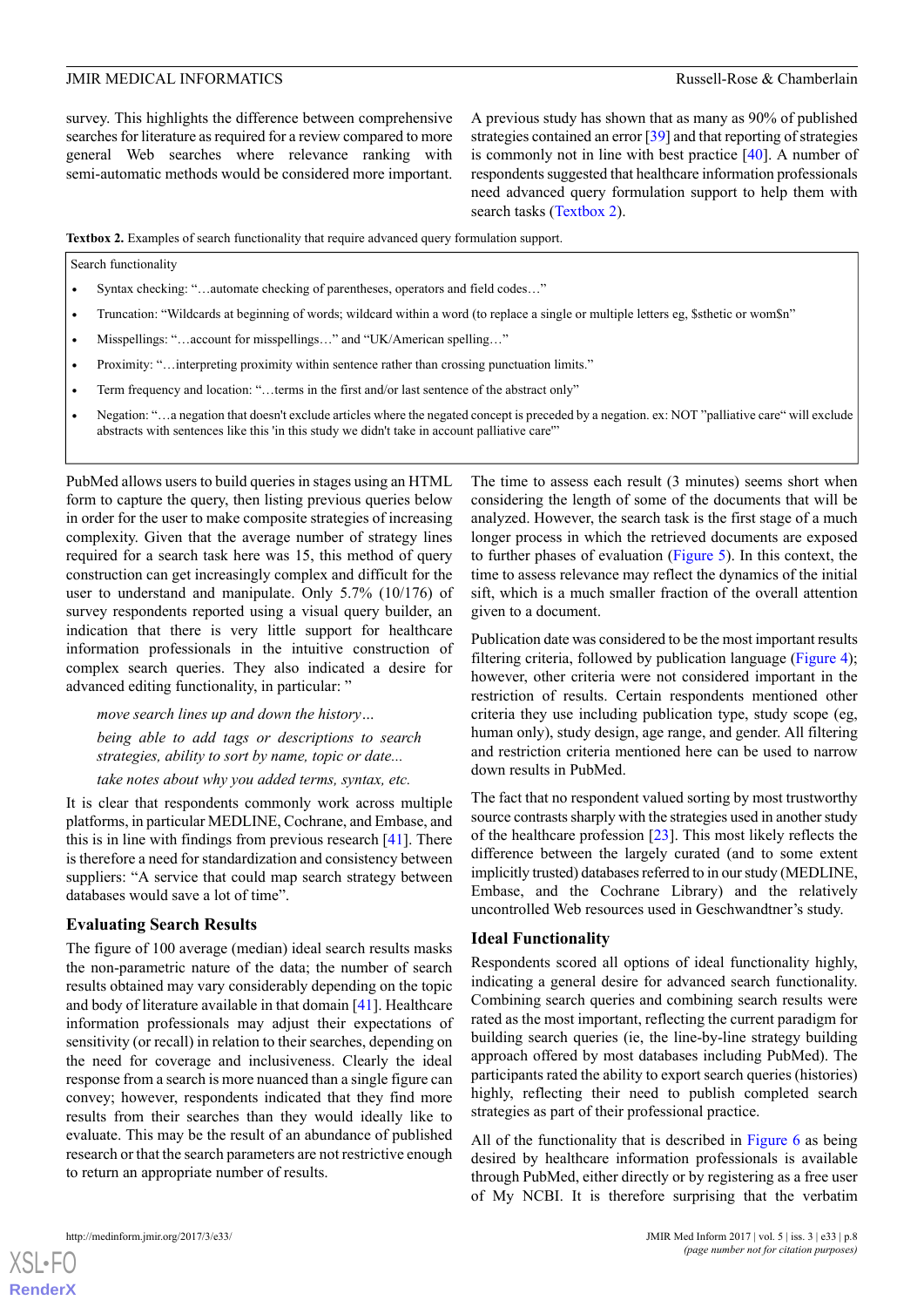responses from the respondents indicated that typical systems fall short in terms of their needs.

One reason may be that PubMed attempts to cater for a wide range of user knowledge (approximately one third of PubMed users are not domain experts [\[42](#page-10-9)]) and search expertise, from simple keyword queries to complex search strategies. Query log analysis has shown a difference between how users of different skills perform on PubMed [\[43](#page-10-10)] and PubMed attempts to accommodate all their needs in one interface. One example of this compromise is the lack of truncation and proximity operators, which may be exactly what is required by a healthcare information professional performing a systematic review for a topic with few articles.

#### **Limitations**

A limitation of this survey is the sample size compared to some surveys of healthcare information professionals [\[13](#page-9-8),[14\]](#page-9-9); however, engagement with professionals in this sector has been shown to be challenging, with lower participation rates reported elsewhere  $[11,12]$  $[11,12]$  $[11,12]$  $[11,12]$ . We believe the completion rate of the survey (49.1%, 107/218) is high for a survey of this length (approximately 15 minutes); however, greater participation could have been achieved with a shorter, more targeted survey. We acknowledge that the lack of control over distribution and that it was administered in English only may introduce selection bias. The demographics of this survey have a similar distribution to a larger survey of healthcare information professionals [\[44](#page-10-11)] (95% females compared to 86% reported here, with an average age of 47.2 compared to 46.0 here), an indication that the sampled population may be representative of the profession.

A further limitation of this study is whether respondents fully understood our distinction between search tasks and search strategies (which follows the precedent of previous survey designs and hence facilitates direct comparison with their results). An additional evaluation of other literature search tools (such as Ovid) would have provided a more extensive survey of functionality available to healthcare information professionals; however, as PubMed was the most frequently used by the respondents it is more representative of the tools they have at their disposal. A full survey of free and subscription search tools available in healthcare would be useful future work. Despite these limitations we believe the research provides valuable insight into the requirements of healthcare information professionals.

#### **Conclusions**

This paper summarizes the results of a survey of the information retrieval practices of healthcare information professionals, focusing in particular on the process of search strategy development. Our findings suggest that they routinely address some of the most challenging information retrieval problems of any profession, but current literature search systems offer only limited support for their requirements. The functionality offered by PubMed goes some way toward meeting those needs, but is compromised by the need to serve all types of users who may not require the same degree of fine control over their search strategies. In particular, there is a need for improved functionality regarding the management of search strategies and the ability to search across multiple databases.

The results of this study will be used to inform the development of future retrieval systems for healthcare information professionals and for others performing healthcare-related search tasks.

#### **Acknowledgments**

The authors would like to thank the participants for completing the survey, the professional associations that distributed the survey to their members, and to the healthcare information professionals who helped shape the survey instrument and provide context for the results.

#### <span id="page-8-4"></span>**Conflicts of Interest**

None declared.

#### <span id="page-8-0"></span>**Multimedia Appendix 1**

Survey Instrument.

<span id="page-8-1"></span>[[PDF File \(Adobe PDF File\), 425KB](https://medinform.jmir.org/article/downloadSuppFile/7680/50095) - [medinform\\_v5i3e33\\_app1.pdf](https://medinform.jmir.org/article/downloadSuppFile/7680/50095) ]

#### <span id="page-8-2"></span>**References**

 $XS$ -FO **[RenderX](http://www.renderx.com/)**

- <span id="page-8-3"></span>1. Lu Z. PubMed and beyond: a survey of web tools for searching biomedical literature. Database (Oxford) 2011;2011:baq036 [[FREE Full text](http://europepmc.org/abstract/MED/21245076)] [doi: [10.1093/database/baq036](http://dx.doi.org/10.1093/database/baq036)] [Medline: [21245076](http://www.ncbi.nlm.nih.gov/entrez/query.fcgi?cmd=Retrieve&db=PubMed&list_uids=21245076&dopt=Abstract)]
- 2. Bastian H, Glasziou P, Chalmers I. Seventy-five trials and eleven systematic reviews a day: how will we ever keep up? PLoS Med 2010 Sep 21;7(9):e1000326 [[FREE Full text](http://dx.plos.org/10.1371/journal.pmed.1000326)] [doi: [10.1371/journal.pmed.1000326\]](http://dx.doi.org/10.1371/journal.pmed.1000326) [Medline: [20877712\]](http://www.ncbi.nlm.nih.gov/entrez/query.fcgi?cmd=Retrieve&db=PubMed&list_uids=20877712&dopt=Abstract)
- 3. Tang H, Ng JH. Googling for a diagnosis--use of Google as a diagnostic aid: internet based study. BMJ 2006 Dec 02;333(7579):1143-1145 [\[FREE Full text\]](http://europepmc.org/abstract/MED/17098763) [doi: [10.1136/bmj.39003.640567.AE](http://dx.doi.org/10.1136/bmj.39003.640567.AE)] [Medline: [17098763\]](http://www.ncbi.nlm.nih.gov/entrez/query.fcgi?cmd=Retrieve&db=PubMed&list_uids=17098763&dopt=Abstract)
- 4. Kitchens B, Harle CA, Li S. Quality of health-related online search results. Decis Support Syst 2014 Jan;57:454-462. [doi: [10.1016/j.dss.2012.10.050](http://dx.doi.org/10.1016/j.dss.2012.10.050)]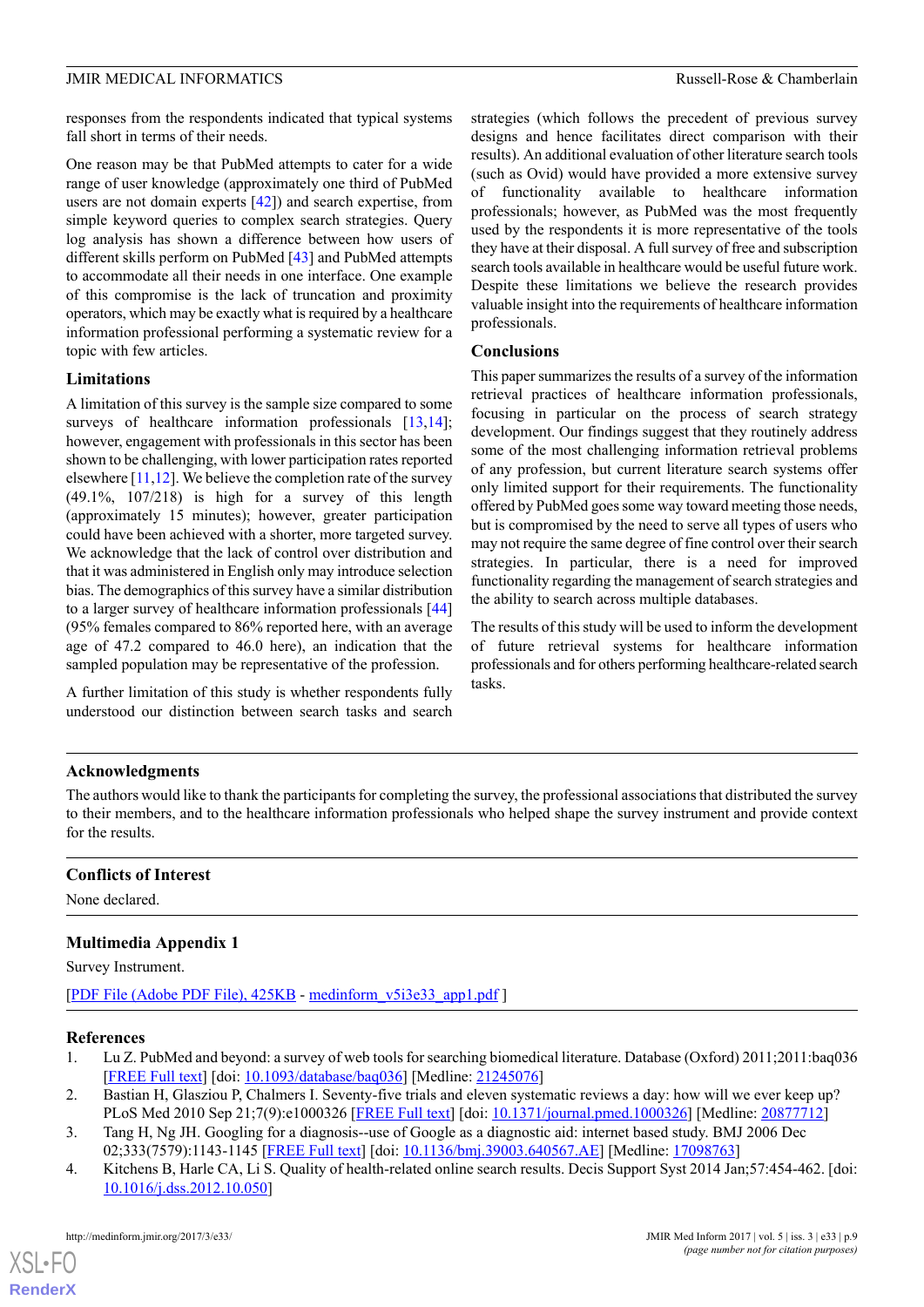- <span id="page-9-0"></span>5. Hemingway P, Brereton N. Hayward Medical Communications, Second Edition. 2009. What is a systematic review? URL: <http://docplayer.net/84335-What-is-a-systematic-review.html> [accessed 2017-03-05] [[WebCite Cache ID 6ojoyoe87\]](http://www.webcitation.org/6ojoyoe87)
- <span id="page-9-1"></span>6. Elliott JH, Turner T, Clavisi O, Thomas J, Higgins JP, Mavergames C, et al. Living systematic reviews: an emerging opportunity to narrow the evidence-practice gap. PLoS Med 2014 Feb;11(2):e1001603 [[FREE Full text](http://dx.plos.org/10.1371/journal.pmed.1001603)] [doi: [10.1371/journal.pmed.1001603](http://dx.doi.org/10.1371/journal.pmed.1001603)] [Medline: [24558353](http://www.ncbi.nlm.nih.gov/entrez/query.fcgi?cmd=Retrieve&db=PubMed&list_uids=24558353&dopt=Abstract)]
- <span id="page-9-3"></span><span id="page-9-2"></span>7. Karimi S, Pohl S, Scholer F, Cavedon L, Zobel J. Boolean versus ranked querying for biomedical systematic reviews. BMC Med Inform Decis Mak 2010 Oct 12;10:58 [\[FREE Full text\]](https://bmcmedinformdecismak.biomedcentral.com/articles/10.1186/1472-6947-10-58) [doi: [10.1186/1472-6947-10-58](http://dx.doi.org/10.1186/1472-6947-10-58)] [Medline: [20937152\]](http://www.ncbi.nlm.nih.gov/entrez/query.fcgi?cmd=Retrieve&db=PubMed&list_uids=20937152&dopt=Abstract)
- <span id="page-9-4"></span>8. The Cochrane Collaboration. 2011. Cochrane Handbook for Systematic Reviews of Interventions Version 5.1.0 URL: [http:/](http://handbook.cochrane.org/chapter_6/6_searching_for_studies.htm) [/handbook.cochrane.org/chapter\\_6/6\\_searching\\_for\\_studies.htm](http://handbook.cochrane.org/chapter_6/6_searching_for_studies.htm) [accessed 2017-03-05] [[WebCite Cache ID 6ojmszrFw](http://www.webcitation.org/6ojmszrFw)]
- <span id="page-9-5"></span>9. Tsafnat G, Glasziou P, Choong MK, Dunn A, Galgani F, Coiera E. Systematic review automation technologies. Syst Rev 2014 Jul 09;3:74 [[FREE Full text](https://systematicreviewsjournal.biomedcentral.com/articles/10.1186/2046-4053-3-74)] [doi: [10.1186/2046-4053-3-74](http://dx.doi.org/10.1186/2046-4053-3-74)] [Medline: [25005128\]](http://www.ncbi.nlm.nih.gov/entrez/query.fcgi?cmd=Retrieve&db=PubMed&list_uids=25005128&dopt=Abstract)
- <span id="page-9-6"></span>10. Potts HW. Is e-health progressing faster than e-health researchers? J Med Internet Res 2006 Sep 29;8(3):e24 [[FREE Full](http://www.jmir.org/2006/3/e24/) [text\]](http://www.jmir.org/2006/3/e24/) [doi: [10.2196/jmir.8.3.e24\]](http://dx.doi.org/10.2196/jmir.8.3.e24) [Medline: [17032640\]](http://www.ncbi.nlm.nih.gov/entrez/query.fcgi?cmd=Retrieve&db=PubMed&list_uids=17032640&dopt=Abstract)
- <span id="page-9-7"></span>11. Grant MJ. How does your searching grow? A survey of search preferences and the use of optimal search strategies in the identification of qualitative research. Health Info Libr J 2004 Mar;21(1):21-32 [[FREE Full text](http://dx.doi.org/10.1111/j.1471-1842.2004.00483.x)] [doi: [10.1111/j.1471-1842.2004.00483.x\]](http://dx.doi.org/10.1111/j.1471-1842.2004.00483.x) [Medline: [15023206](http://www.ncbi.nlm.nih.gov/entrez/query.fcgi?cmd=Retrieve&db=PubMed&list_uids=15023206&dopt=Abstract)]
- <span id="page-9-8"></span>12. McGowan J, Sampson M, Salzwedel DM, Cogo E, Foerster V, Lefebvre C. PRESS Peer Review of Electronic Search Strategies: 2015 Guideline Statement. J Clin Epidemiol 2016 Jul;75:40-46 [[FREE Full text](https://linkinghub.elsevier.com/retrieve/pii/S0895-4356(16)00058-5)] [doi: [10.1016/j.jclinepi.2016.01.021\]](http://dx.doi.org/10.1016/j.jclinepi.2016.01.021) [Medline: [27005575](http://www.ncbi.nlm.nih.gov/entrez/query.fcgi?cmd=Retrieve&db=PubMed&list_uids=27005575&dopt=Abstract)]
- <span id="page-9-9"></span>13. Gillies D, Maxwell H, New K. Cochrane Community. 2009. A collaboration-wide survey of Cochrane authors URL: [https:/](https://community-archive.cochrane.org/sites/default/files/author_survey_report_20may2009.pdf) [/community-archive.cochrane.org/sites/default/files/author\\_survey\\_report\\_20may2009.pdf](https://community-archive.cochrane.org/sites/default/files/author_survey_report_20may2009.pdf) [accessed 2017-03-05] [[WebCite](http://www.webcitation.org/6ojn7jEkZ) [Cache ID 6ojn7jEkZ\]](http://www.webcitation.org/6ojn7jEkZ)
- <span id="page-9-11"></span><span id="page-9-10"></span>14. Ciapponi A, Glujovsky D. Survey among Cochrane authors about early stages of systematic reviews. 2012 Oct 03 Presented at: The 20th Cochrane Colloquium; 2012 Sep 30 - Oct 3; Auckland, New Zealand.
- <span id="page-9-12"></span>15. U.S. National Library of Medicine. MEDLINE/PubMed Resources Guide URL: [https://www.nlm.nih.gov/bsd/pmresources.](https://www.nlm.nih.gov/bsd/pmresources.html) [html](https://www.nlm.nih.gov/bsd/pmresources.html) [accessed 2017-03-05] [[WebCite Cache ID 6ojnHKRuF](http://www.webcitation.org/6ojnHKRuF)]
- <span id="page-9-13"></span>16. Elsevier. Embase URL:<https://www.elsevier.com/solutions/embase-biomedical-research> [accessed 2017-08-31] [\[WebCite](http://www.webcitation.org/6t81eDe9M) [Cache ID 6t81eDe9M\]](http://www.webcitation.org/6t81eDe9M)
- <span id="page-9-15"></span><span id="page-9-14"></span>17. Cochrane Library. URL: <http://www.cochranelibrary.com> [accessed 2017-03-05] [\[WebCite Cache ID 6ojnKFy27](http://www.webcitation.org/6ojnKFy27)]
- <span id="page-9-16"></span>18. Clarke J, Wentz R. Pragmatic approach is effective in evidence based health care. BMJ 2000 Sep 02;321(7260):566-567 [[FREE Full text](http://europepmc.org/abstract/MED/10968827)] [Medline: [10968827](http://www.ncbi.nlm.nih.gov/entrez/query.fcgi?cmd=Retrieve&db=PubMed&list_uids=10968827&dopt=Abstract)]
- 19. PubMed. URL: <https://www.ncbi.nlm.nih.gov/pubmed> [accessed 2017-03-05] [[WebCite Cache ID 6ojnTtOsh](http://www.webcitation.org/6ojnTtOsh)]
- <span id="page-9-17"></span>20. Jarvelin K, Ingwersen P. Information Research. 2004. Information seeking research needs extension towards tasks and technology URL: <http://files.eric.ed.gov/fulltext/EJ1082037.pdf> [accessed 2017-03-05] [[WebCite Cache ID 6ojncJyyf\]](http://www.webcitation.org/6ojncJyyf)
- <span id="page-9-18"></span>21. Kuhlthau C. Seeking Meaning: A Process Approach to Library and Information Services. Westport, CT: Libraries Unlimited; 2004.
- <span id="page-9-19"></span>22. Joho H, Azzopardi L, Vanderbauwhede W. A survey on patent users: an analysis of tasks, behavior, search functionality and system requirements. 2010 Presented at: Proceedings of the 3rd Symposium on Information Interaction in Context (IIiX ); 2010 Aug 18-21; New Brunswick, NJ p. A. [doi: [10.1145/1840784.1840789\]](http://dx.doi.org/10.1145/1840784.1840789)
- <span id="page-9-21"></span><span id="page-9-20"></span>23. Geschwandtner M, Kritz M, Boyer C. D8.1.2: Requirements of the Health Professional Search. URL: [http://www.khresmoi.eu/](http://www.khresmoi.eu/assets/Deliverables/WP8/KhresmoiD812.pdf) [assets/Deliverables/WP8/KhresmoiD812.pdf](http://www.khresmoi.eu/assets/Deliverables/WP8/KhresmoiD812.pdf) [accessed 2017-03-05] [\[WebCite Cache ID 6ojnmwTpX\]](http://www.webcitation.org/6ojnmwTpX)
- 24. Email Discussion Lists for the UK Education and Research Communities. LIS-MEDICAL home page URL: [https://www.](https://www.jiscmail.ac.uk/cgi-bin/webadmin?A0=lis-medical) [jiscmail.ac.uk/cgi-bin/webadmin?A0=lis-medical](https://www.jiscmail.ac.uk/cgi-bin/webadmin?A0=lis-medical) [accessed 2017-03-05] [\[WebCite Cache ID 6ojnq4QcF\]](http://www.webcitation.org/6ojnq4QcF)
- <span id="page-9-22"></span>25. Email Discussion Lists for the UK Education and Research Communities. CLIN-LIB home page URL: [https://www.](https://www.jiscmail.ac.uk/cgi-bin/webadmin?A0=CLIN-LIB) [jiscmail.ac.uk/cgi-bin/webadmin?A0=CLIN-LIB](https://www.jiscmail.ac.uk/cgi-bin/webadmin?A0=CLIN-LIB) [accessed 2017-03-05] [[WebCite Cache ID 6ojnwLLC5](http://www.webcitation.org/6ojnwLLC5)]
- <span id="page-9-24"></span><span id="page-9-23"></span>26. Email Discussion Lists for the UK Education and Research Communities. EVIDENCE-BASED-HEALTH home page URL:<https://www.jiscmail.ac.uk/cgi-bin/webadmin?A0=EVIDENCE-BASED-HEALTH> [accessed 2017-03-05] [\[WebCite](http://www.webcitation.org/6ojo09FMg) [Cache ID 6ojo09FMg](http://www.webcitation.org/6ojo09FMg)]
- <span id="page-9-26"></span><span id="page-9-25"></span>27. Expertsearching. URL: [http://pss.mlanet.org/mailman/listinfo/expertsearching\\_pss.mlanet.org](http://pss.mlanet.org/mailman/listinfo/expertsearching_pss.mlanet.org) [accessed 2017-03-05] [[WebCite Cache ID 6ojo3opRM\]](http://www.webcitation.org/6ojo3opRM)
- <span id="page-9-27"></span>28. Cochrane Methods Information Retrieval. Information retrieval methods URL:<http://methods.cochrane.org/irmg/welcome> [accessed 2017-03-05] [\[WebCite Cache ID 6ojo5t3mP\]](http://www.webcitation.org/6ojo5t3mP)
- 29. Health Libraries Group. URL: <https://www.cilip.org.uk/about/special-interest-groups/health-libraries-group> [accessed 2017-03-05] [\[WebCite Cache ID 6ojoA66I2](http://www.webcitation.org/6ojoA66I2)]
- 30. SurveyMonkey. URL: <https://www.surveymonkey.co.uk> [accessed 2017-03-05] [[WebCite Cache ID 6ojoDxC9r](http://www.webcitation.org/6ojoDxC9r)]
- 31. U.S. National Library of Medicine. PubMed tutorial URL:<https://www.nlm.nih.gov/bsd/disted/pubmedtutorial/cover.html> [accessed 2017-03-05] [\[WebCite Cache ID 6ojoHUpB3\]](http://www.webcitation.org/6ojoHUpB3)
- 32. Chapman D. Advanced search features of PubMed. J Can Acad Child Adolesc Psychiatry 2009 Feb;18(1):58-59 [\[FREE](http://europepmc.org/abstract/MED/19270851) [Full text](http://europepmc.org/abstract/MED/19270851)] [Medline: [19270851\]](http://www.ncbi.nlm.nih.gov/entrez/query.fcgi?cmd=Retrieve&db=PubMed&list_uids=19270851&dopt=Abstract)

[XSL](http://www.w3.org/Style/XSL)•FO **[RenderX](http://www.renderx.com/)**